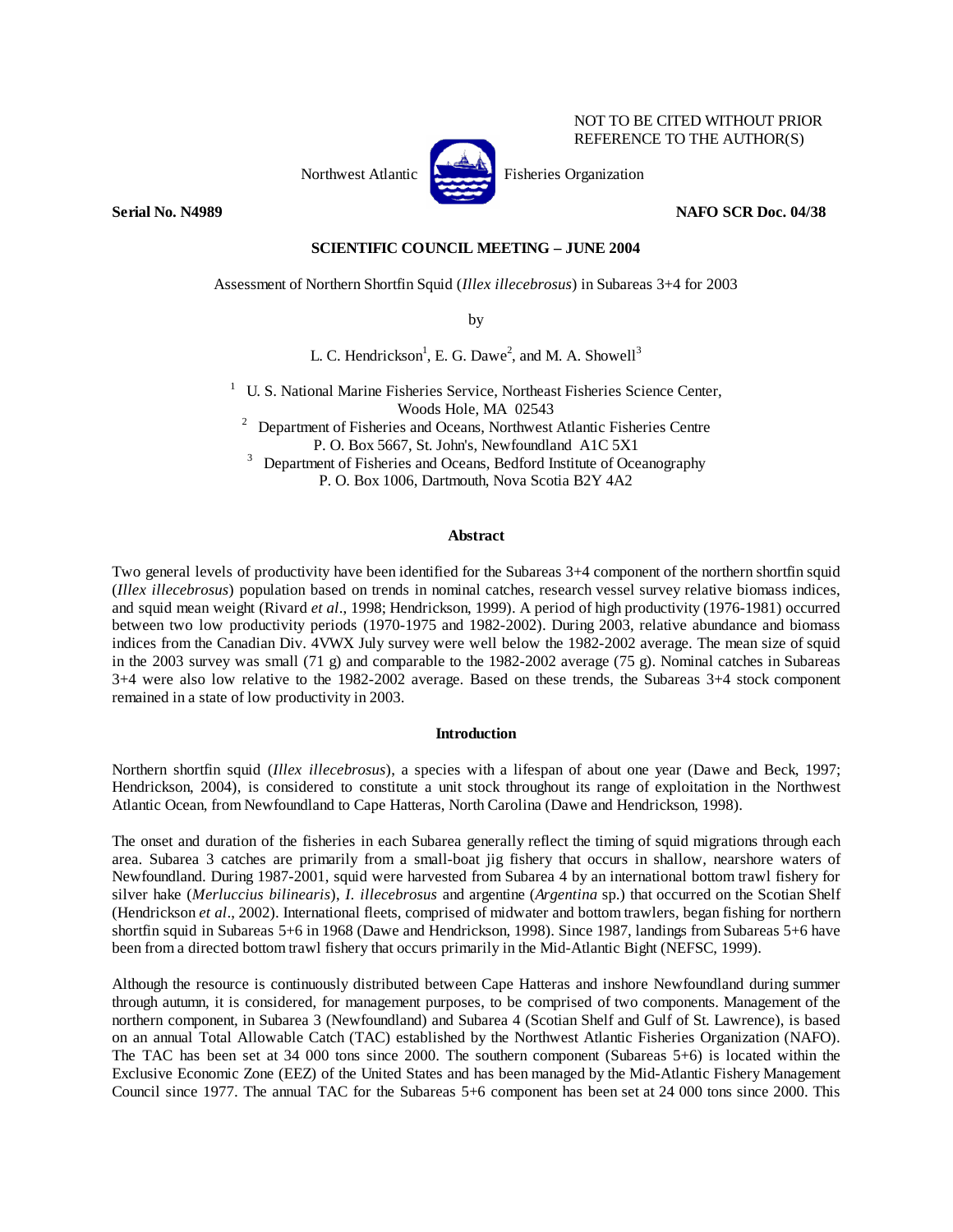document provides an evaluation of the status of the Subareas 3+4 component in 2003 based on trends in commercial fishery data, research vessel survey relative abundance and biomass indices, and fishing mortality indices.

#### **Materials and Methods**

#### **Commercial Fishery Data**

Catches have been recorded from the Subarea 3 fishery since 1911 (Dawe, 1981) and from the Subarea 4 fishery since 1920 (ICNAF, 1973). Catches from Subareas 5+6 have been recorded since 1963 (Lange and Sissenwine, 1980). Fisheries data evaluated herein include nominal catches from Subarea 3 and Subarea 4 during 1953-2003. Landings from Subareas 5+6 during 1963-2003 are also presented.

Subarea 4 catches during 1987-2003 represent the sum of catches (kept fraction only) of northern shortfin squid in the Scotian Shelf international fishery (for silver hake, *I. illecebrosus* and argentine) plus catches from the Canadian Zonal Interchange Format (ZIF) Database. The ZIF database contains catches by Canadian vessels and international vessels with Canadian allocations. Squid catches in the international fishery were obtained from the Maritimes Observer Program Database. Catch data from the Observer Database are considered the most accurate because there has been 100% observer coverage in the Subarea 4 international fishery since 1987 and the data are collected on a tow-by-tow basis (Showell and Fanning, 1999).

### **Research Survey Data**

Fishery-independent indices of relative abundance (stratified mean number per tow) and biomass (stratified mean kg per tow) were derived for Subarea 4 and Subareas 5+6 from stratified random bottom trawl surveys conducted by Canada in Div. 4T (southern Gulf of St. Lawrence) during September since 1971, in Div. 4VWX (Scotian Shelf) during July since 1970, and by the United States of America in Subareas 5+6 during September-October since 1967. All strata were included in computations of indices from the Div. 4T survey and the Div. 4VWX survey. Survey sampling design and methods used in the Div. 4T survey are provided in Halliday and Koeller (1981) and Koeller (1980). Different vessels were used in the Div. 4VWX survey during the periods of 1970-1981, 1982 and 1983-2003 (Fanning, 1985). However, there are no gear or vessel conversion coefficients available with which to standardize the survey indices. Indices from the 2003 Div. 4T survey are not included here because conversion coefficients are not available for the replacement vessel used in the survey and there was a reduction in the number of strata sampled (Doug Swain, per. comm.). In the computations of survey indices for Subareas 5+6, all offshore strata between depths of 27-366 m (Grosslein, 1969) were included and gear and vessel standardization coefficients were applied to these indices (NEFSC, 1999). With the exception of the Div. 4T survey, which occurred during daylight during 1971-1984, sampling in all surveys was conducted around the clock. The Div. 4T survey indices for 1985-2002 have been corrected for diel and vessel catchability differences (Benoit and Swain, 2003).

Data from three research survey series were used to derive survey abundance and biomass indices for *I. illecebrosus* in Subarea 3. Swept area estimates of absolute abundance and biomass were derived, from all strata sampled during 1988-2002 in the July EU bottom trawl survey of the Flemish Cap in Div. 3M (Saborido-Rey and Vazquez, 2001). The 2003 EU survey indices are not included herein because a conversion factor for the vessel used in 2003 is not yet available (Antonio Vazquez, per. comm.). Stratified mean number per tow and weight per tow indices were derived for all strata sampled by the Canada Division of Fisheries and Oceans (DFO) in autumn bottom trawl surveys in Div. 2J+3KLNO conducted during September-December and in spring bottom trawl surveys conducted by the DFO in Div. 3LNO+Subdiv. 3Ps in April-June during 1995-2003 (Doubleday, 1981). The survey trawl was changed in 1995 from an Engels Hi-rise trawl to a Campelen 1800 shrimp trawl, which is smaller in overall size and contains smaller mesh. Prior to 1995, *I. illecebrosus* catches were not consistently recorded during either of these surveys.

### **Fishing Mortality**

Annual fishing mortality indices for Subareas 3+4, during 1970-2003, were computed by dividing the annual catches from Subareas 3+4 by the annual biomass indices from the July Div. 4VWX surveys.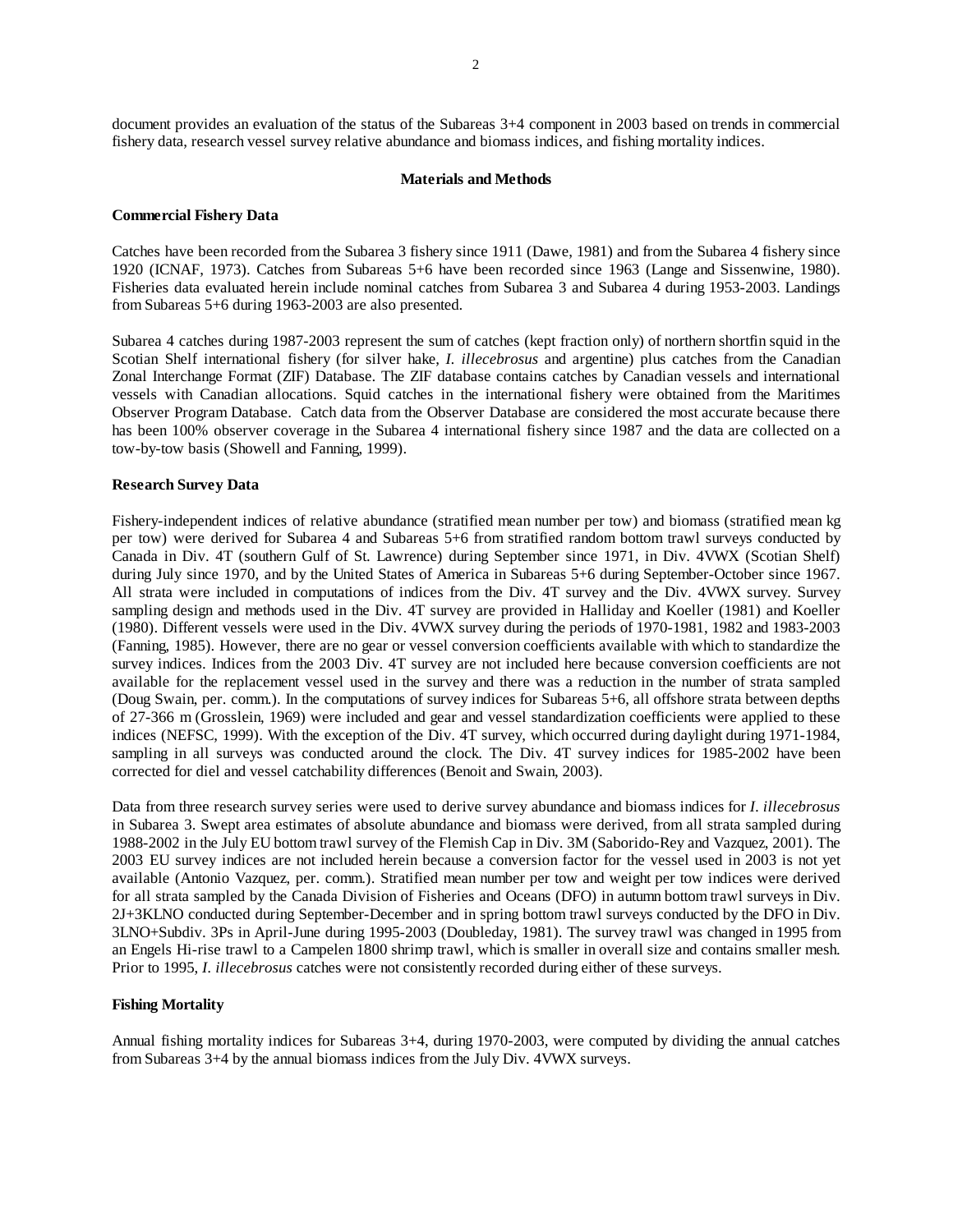### **Results and Discussion**

# **Subareas 3+4 Fisheries**

During 1992-1999, squid catches in the SA 4 international fishery ranged between 286 tons (in 1999) and 3 997 tons (in 1994) and were predominantly from the Cuban fleet. However, there has been no Cuban fishery since 1999 (NAFO 2003). Since 2000, Subarea 4 catches have been primarily from bycatch in Canadian fisheries and have been less than 45 tons (Table 1). Catches by international vessels were solely Russian and totalled 12 tons in 2000 and 4 tons in 2003 (NAFO 2003). During 1992-1999, annual catches in Subarea 3 from the Canadian inshore jig fishery were highly variable and ranged between 48 tons (in 1995) and 12,748 tons (in 1997) (Table 1). Since 2000, Subarea 3 catches have ranged between 23 t in 2001 and 1 084 tons in 2003.

Catches in Subareas 3+4 increased during the 1970s and reached a peak of 162 092 tons in 1979 (Table 1, Fig. 1). During 1976-1981, total catches (Subareas 3-6) were dominated by those from Subareas 3+4; averaging 80 645 tons in Subareas 3+4 and 19 661 tons in Subareas 5+6. Following a 1979 peak, Subarea 3+4 annual catches declined sharply, to less than 1 000 tons during 1983-1988. During 1997, Subareas 3+4 catches (15 614 tons) reached their highest level since 1981 and were primarily from the Subarea 3 inshore jig fishery (12 748 tons). After 1998, catches from Subareas 3+4 were less than 1 200 tons, varying between 57 tons (in 2001) and 1 128 tons (in 2003).

### **Subareas 5+6 Fishery**

Catches in Subareas 5+6 reached a peak of 24 936 tons in 1976 when an international fishery existed on the eastern USA shelf (Table 1, Fig. 1). Since 1987, the Subareas 5+6 fishery has consisted solely of domestic bottom trawlers. During 1987-1997, catches were generally in the range of 10 000-18 000 tons. USA catches peaked in 1998 (23 597 tons), but the fishery was closed beginning in August because the TAC (19 000 tons) had been exceeded. After 1998, catches from Subareas 5+6 were below the 1982-2002 average (11 512 tons) and varied between 2 750 tons (in 2002) and 9 011 tons (in 2000). In 2003, catches were 6 389 tons.

# **Catches from Subareas 3-6**

The timing and duration of the northern shortfin squid fisheries vary by Subarea. Since 1992, the Subarea 4 and 5+6 fisheries have occurred during June-October, with peak catches in July. The Subarea 3 fishery has occurred during July-November with peak catches in September (Fig.1).

Total catches from Subareas 3-6 declined by 70% between 1998 and 1999 and have been below the 1982-2002 average (15 064) since then, ranging between about 3 000 tons and 9 400 tons (Table 1, Fig. 1). This decline occurred across all Subareas, but was primarily due to insignificant landings in Subarea 4 and low catches in Subareas 5+6. During 2003, total catches were 7 517 tons.

### **Survey Abundance and Biomass Indices**

Annual trends in relative abundance (stratified mean number per tow) and biomass (stratified mean kg per tow) are shown in Fig. 2 and presented in Table 2 for the three surveys with the longest time series. The Div. 4VWX survey generally occurs prior to the fishery in Subarea 3 and during the early phase of the Subarea 4 fishery. The Div. 4VWX survey is considered as a survey of pre-fishery biomass. Relative biomass indices from the Div. 4VWX survey indicate a period of high productivity during 1976-1981, averaging 12.6 kg/tow, followed by a low productivity period during 1982-2002, averaging 2.4 kg/tow (Figure 2, Table 2). Since 1997, relative abundance and biomass indices have been below the averages observed for the low productivity period but have increased since reaching a time series low in 2000, to 13.0 squid per tow and 1.1 kg per tow, respectively in 2002. Abundance (12.1 squid per tow) and biomass (0.9 kg per tow) indices changed little in 2003.

Abundance indices from the Subarea 3 pre-fishery EU survey conducted in July on the Flemish Cap (Div. 3M) does not appear to track the same trends as the Div. 4VWX July survey (Table 3, Fig. 3). The Canadian spring survey in Div. 3LNO+Subdiv. 3Ps tracks abundance from the Div. 4VWX survey more closely (Table 3, Fig. 3). The Flemish Cap likely represents marginal habitat for *I. illecebrosus* and the Canadian survey is conducted during April-June, a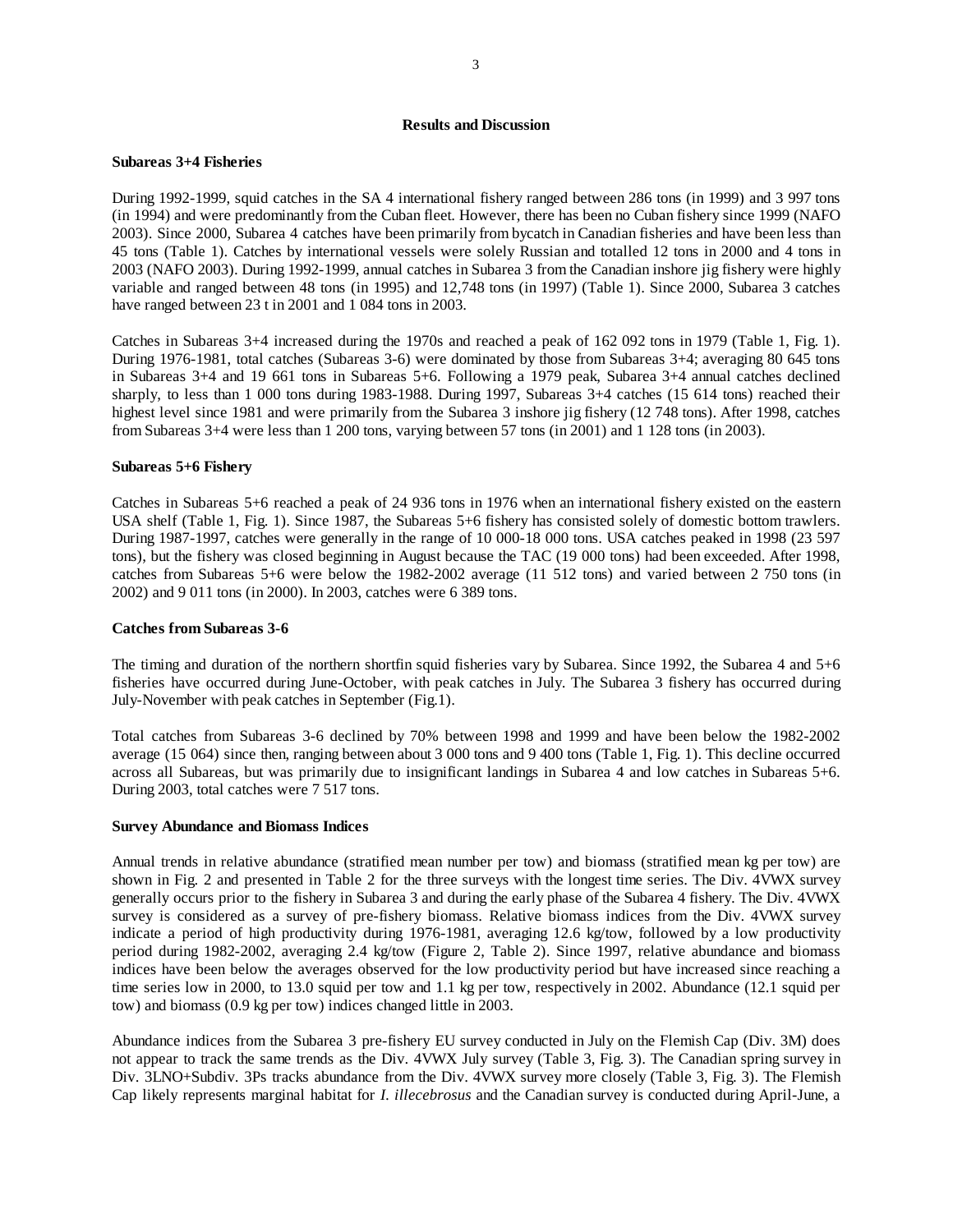time when squid may not have completed their migration onto the continental shelf during some years (Dawe and Warren, 1993). The Div. 3LNO+Subdiv. 3Ps spring survey indices are of much lower magnitude than the Div. 4VWX indices (Fig. 3, Table 3) because they occur earlier and the entire survey area does not consistently represent suitable *I. illecebrosus* habitat during the time that the survey is conducted.

The survey in Subareas 5+6 occurs late in the fishing season and reflects post-fishery biomass. Other late-season surveys include the September Div. 4T survey and the September-December 2J+3KLNO survey. Indices from the latter survey are much lower in magnitude than the Subareas 5+6 indices (Table 3), but appear to track similar trends (Fig. 4).

In 2003, the Subareas 5+6 survey abundance index was the highest value in the survey time series (28.5 squid/tow) (Table 2). However, unlike the previous period with high abundance indices (*i.e.* 1976-1981), the relative biomass index in 2003 was low (1.95 kg/tow), reflecting much smaller mean body size of squid in 2003 than during 1976- 1981. Despite the record high abundance index in 2003, squid were not caught in large numbers at multiple stations. During 1981, when the abundance index (27.1 squid per tow) was similar to that of 2003 (Table 2), catch rates were high at multiple stations (Fig. 5). During 2003, a large catch (3 574 squid) occurred at a single station (Fig. 6).

### **Body Size**

Mean body weights of squid were largest during the high productivity period (1976-1981) and lower during the low productivity periods in both the Div. 4VWX July survey and the Subareas 5+6 autumn survey (Fig. 7). Mean weights were much larger in the Subareas 5+6 survey than in the Div. 4VWX survey during the high productivity period. However, this size disparity subsequently decreased due to a gradual decline in the mean size of squid from the Subareas 5+6 survey, such that squid from both surveys were of similar size (about 70-85g) during 2001-2003. This size range is similar to the 1982-2002 average size (75 g) of squid caught in the Div. 4VWX surveys (Fig. 7).

Mean mantle lengths of squid caught at New Bonaventure in the Newfoundland inshore fishery were much smaller in 2003 than in 2002 (Dawe *et al.*, 2004). Decreases in average size were associated with a reduction in length mode and a change in the predominant male maturity stage between the two years. During 2002, squid were comprised almost exclusively of large maturing individuals, whereas they were predominantly comprised of small immature squid in 2003. This unusual predominance of small squid in Newfoundland inshore waters coincides with the record high relative abundance index and record small size of squid observed in the Subareas 5+6 autumn survey during 2003.

# **Fishing Mortality Indices**

Annual fishing mortality indices for Subareas 3+4 were high during 1977-1981, reached a peak of 4.09 in 1978 (Table 4, Fig. 8) and averaged 1.67 during the high productivity period (1976-1981). High levels during 1976-1981 were attributed to large catches and low survey indices. During 1982-2002, relative fishing mortality indices were much lower and averaged 0.18. The fishing mortality index for 2003 (0.7) was below the average for the low productivity period (Table 4).

### **Summary**

In 2003, relative abundance and biomass indices from the Div. 4VWX July survey were well below the 1982-2002 average. The fishing mortality index was also low. The mean size of squid in the 2003 survey (71 g) was small and similar to the 1982-2002 average (75 g). Based on these trends, the Subareas 3+4 stock components remained in a state of low productivity in 2003.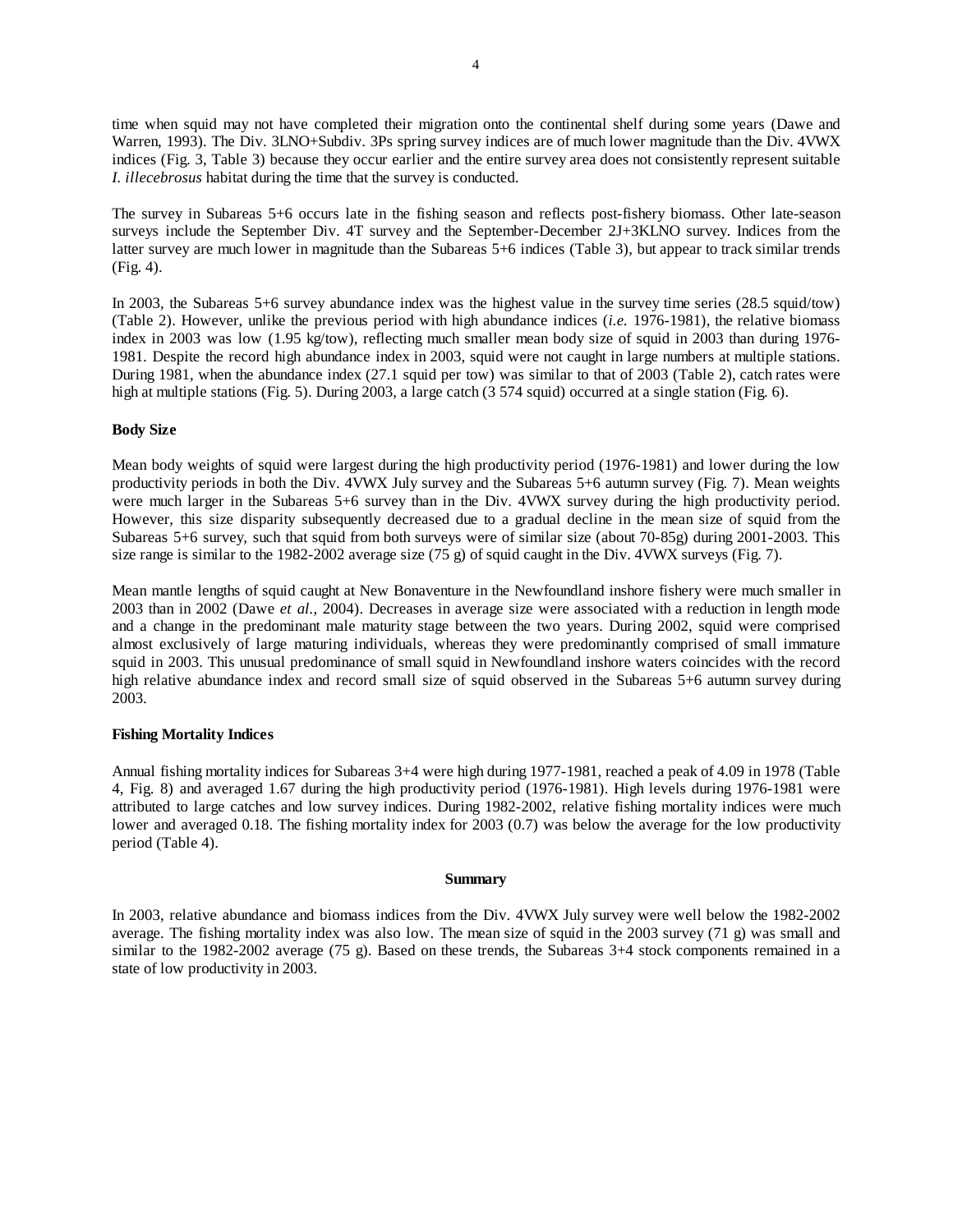#### **Acknowledgements**

We thank Hughues Benoit and Doug Swain for providing the Division 4T survey indices and Antonio Vazquez for providing the swept area abundance and biomass estimates from the EU bottom trawl survey on the Flemish Cap. We are also grateful to Fred Serchuk for his thorough review of this document and thoughtful comments.

#### **References**

- Benoit, H.P. and D. P. Swain. 2003. Accounting for length- and depth-dependent diel variation in catchability of fish and invertebrates in an annual bottom-trawl survey. ICES J. Mar. Sci. 60: 1298-1317.
- Dawe, E. G. 1981. Development of the Newfoundland squid (*Illex illecebrosus*) fishery and management of the resource. J. Shellfish Res. 1: 137-142.
- Dawe, E. G. and P. C. Beck. 1997. Population structure, growth and sexual maturation of short-finned squid at Newfoundland, Canada, based on statolith analysis. Can. J. Fish. Aquat. Sci. 54: 137-146.
- Dawe, E. G., P. C. Beck, H. J. Drew and A. L. Pardy. 2004. Biological characteristics of squid (*Illex illecebrosus*) in the Newfoundland area (NAFO Subarea 3) during 2001-2003. SCR Doc. 04/52, Ser. No. N5005, 12 p.
- Dawe, E. G. and L. C. Hendrickson. 1998. A review of the biology, population dynamics, and exploitation of shortfinned squid in the northwest Atlantic Ocean, in relation to assessment and management of the resource. NAFO SCR Doc. 98/59, Ser. No. N3051, 33 p.
- Dawe, E. G., and Warren, W. G. 1993. Recruitment of short-finned squid in the Northwest Atlantic Ocean and some environmental relationships. J. Ceph. Biol., 2: 1-21.
- Doubleday, W.G. 1981. Manual on groundfish surveys in the northwest Atlantic. NAFO Sci. Coun. Studies. 2: 55 p.
- Fanning, L. P. 1985. Intercalibration of research survey results obtained by different vessels. CAFSAC Res. Doc. 85- 83, 43 p.
- Grosslein, M.D. 1969. Groundfish survey program of BCF Woods Hole. Commer. Fish. Rev. 31(8-9): 22-35.
- Halliday, R. G. and A. C. Kohler. 1971. Groundfish survey programmes of the St. Andrews Biological Station, Fisheries Research Board of Canada – objectives and characteristics. ICNAF Res. Doc. 71/35, Ser. No. 2520, 25 p.
- Hendrickson, L.C. 2004. Population biology of northern shortfin squid (*Illex illecebrosus*) in the Northwest Atlantic Ocean and initial documentation of a spawning area. ICES J. Mar. Sci. 61: 252-266.
- Hendrickson, L.C. 1999. Fishery effects on spawner escapement in the Northwest Atlantic *Illex illecebrosus* stock. NAFO SCR Doc. 99/66, Ser. No. N4125, 8 p.
- Hendrickson, L.C., E.G. Dawe and M.A. Showell. 2002. Asseessment of Northern shortfin squid (*Illex illecebrosus*) in Subareas 3+4 for 2001. NAFO SCR Doc. 02/56, Ser. No. N4668, 17 p.
- ICNAF. 1973. Nominal catch of squid in Canadian Atlantic waters (Subareas 2-4), 1920-68. ICNAF Redbook 1973, Part III: 154-161.
- Koeller, P. A. 1980. Distribution, biomass and length frequencies of squid (*Illex illecebrosus*) in Divisions 4TVWX from Canadian research vessel surveys: an update for 1979. NAFO SCR Doc. 80/II/17, Ser. No. N049, 11 p.
- Lange, A. M. T. and M. Sissenwine. 1980. Biological considerations relevant to the management of squid *Loligo pealeii* and *Illex illecebrosus* of the Northwest Atlantic. Mar. Fish. Rev. 42(7-8): 23-38.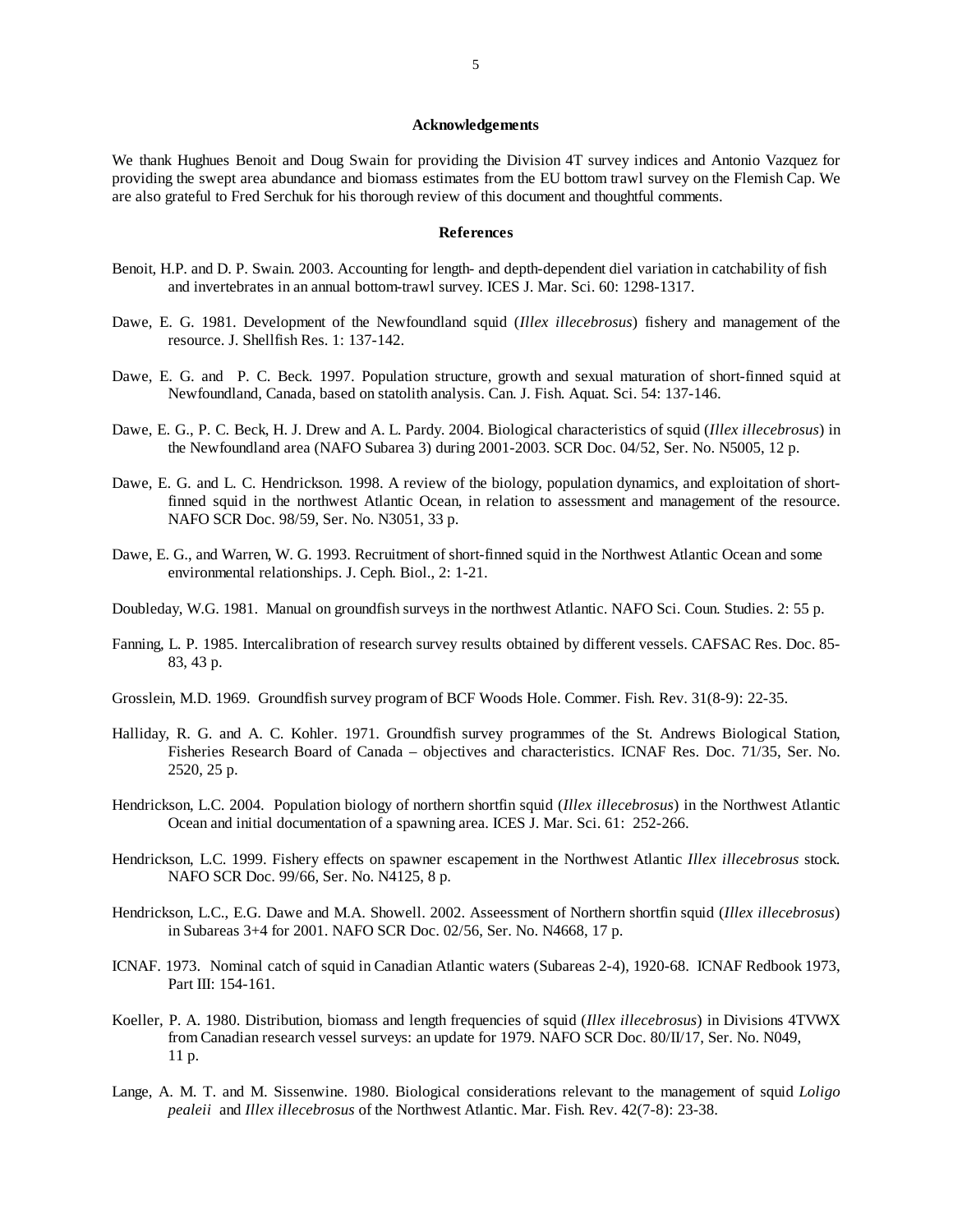- Northwest Atlantic Fisheries Organization [NAFO]. 2003. Historical nominal catches for selected stocks. NAFO SCS Doc. 03/12, Ser. No. N4838, 7 p.
- Northeast Fisheries Science Center [NEFSC]. 1999. Report of the 29th Northeast Regional Stock Assessment Workshop (29th SAW): Stock Assessment Review Committee SARC) Consensus Summary of Assessments. Northeast Fisheries Science Center Ref. Doc. 99-14, 347 p.
- Rivard, D., L. C. Hendrickson and F. M. Serchuk. 1998. Yield estimates for short-finned squid (*Illex illecebrosus*) in SA 3-4 from research vessel survey relative biomass indices. NAFO SCR Doc. 98/75, Ser. No. N3068, 4 p.
- Saborido-Rey, F. and A. Vazquez. 2001. Results from Bottom Trawl Survey on Flemish Cap of July 2000. NAFO SCR Doc. 01/22, Ser. No. N4390, 56 p.
- Showell, M.A. and L.P. Fanning. 1990. Assessment of the Scotian Shelf silver hake population in 1998. Canadian Stock Assessment Research Document. 99/148, 41 p.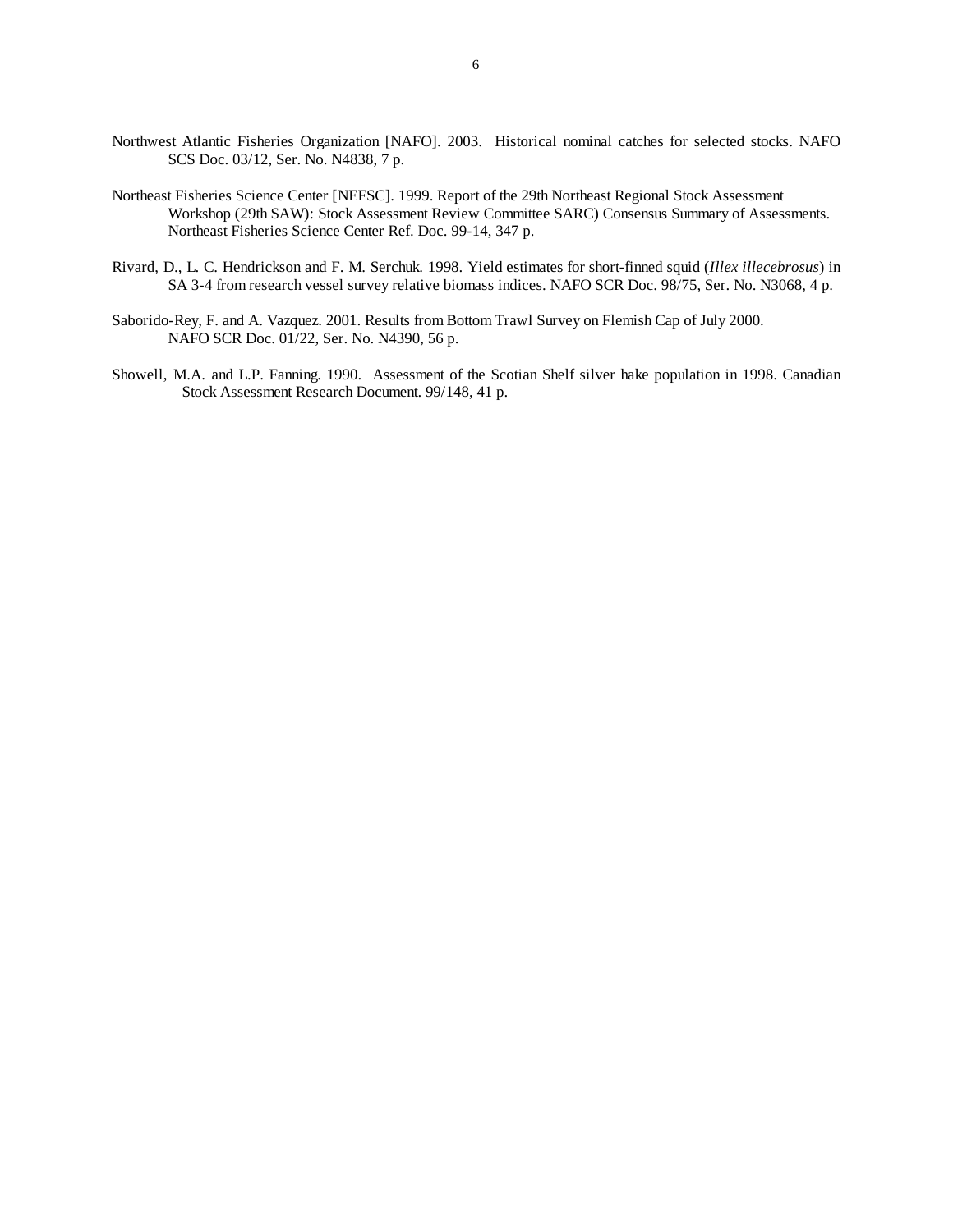|      |                                  | <b>Total</b>            |                           |                                  | <b>Total</b>                 |                        |         |  |
|------|----------------------------------|-------------------------|---------------------------|----------------------------------|------------------------------|------------------------|---------|--|
|      | <b>Subarea</b><br>3 <sup>2</sup> | <b>Subarea</b><br>$4^3$ | <b>Subarea</b><br>$3 + 4$ | <b>Subareas</b><br>$5 + 6^{4,5}$ | <b>Subareas</b><br>$(3-6)^6$ | TAC $(t)^1$<br>$3 + 4$ | $5 + 6$ |  |
| Year | (t)                              | (t)                     | (t)                       | (t)                              | (t)                          |                        |         |  |
| 1953 | 4,460                            | 51                      | 4,511                     |                                  | 4,511                        |                        |         |  |
| 1954 | 6,700                            | 115                     | 6,815                     |                                  | 6,815                        |                        |         |  |
| 1955 | 7,019                            | 269                     | 7,288                     |                                  | 7,288                        |                        |         |  |
| 1956 | 7,779                            | 450                     | 8,229                     |                                  | 8,229                        |                        |         |  |
| 1957 | 2,634                            | 335                     | 2,969                     |                                  | 2,969                        |                        |         |  |
| 1958 | 718                              | 84                      | 802                       |                                  | 802                          |                        |         |  |
| 1959 | 2,853                            | 258                     | 3,111                     |                                  | 3,111                        |                        |         |  |
| 1960 | 5,067                            | 24                      | 5,091                     |                                  | 5,091                        |                        |         |  |
| 1961 | 8,971                            | 50                      | 9,021                     |                                  | 9,021                        |                        |         |  |
| 1962 | 482                              | 587                     | 1,069                     |                                  | 1,069                        |                        |         |  |
| 1963 | 2,119                            | 103                     | 2,222                     | 810                              | 3,032                        |                        |         |  |
| 1964 | 10,408                           | 369                     | 10,777                    | 360                              | 11,137                       |                        |         |  |
| 1965 | 7,831                            | 433                     | 8,264                     | 522                              | 8,786                        |                        |         |  |
| 1966 | 5,017                            | 201                     | 5,218                     | 570                              | 5,788                        |                        |         |  |
| 1967 | 6,907                            | 126                     | 7,033                     | 995                              | 8,028                        |                        |         |  |
| 1968 | 9                                | 47                      | 56                        | 3,271                            | 3,327                        |                        |         |  |
| 1969 | 21                               | 65                      | 86                        | 1,537                            | 1,623                        |                        |         |  |
| 1970 | 111                              | 1,274                   | 1,385                     | 2,826                            | 4,211                        |                        |         |  |
| 1971 | 1,607                            | 7,299                   | 8,906                     | 6,614                            | 15,520                       |                        |         |  |
| 1972 | 26                               | 1,842                   | 1,868                     | 17,641                           | 19,509                       |                        |         |  |
| 1973 | 622                              | 9,255                   | 9,877                     | 19,155                           | 29,032                       |                        |         |  |
| 1974 | 48                               | 389                     | 437                       | 20,628                           | 21,065                       |                        | 71,000  |  |
| 1975 | 3,751                            | 13,945                  | 17,696                    | 17,926                           | 35,622                       | 25,000                 | 71,000  |  |
| 1976 | 11,257                           | 30,510                  | 41,767                    | 24,936                           | 66,703                       | 25,000                 | 30,000  |  |
| 1977 | 32,754                           | 50,726                  | 83,480                    | 24,795                           | 108,275                      | 25,000                 | 35,000  |  |
| 1978 | 41,376                           | 52,688                  | 94,064                    | 17,592                           | 111,656                      | 100,000                | 30,000  |  |
| 1979 | 88,833                           | 73,259                  | 162,092                   | 17,241                           | 179,333                      | 120,000                | 30,000  |  |
| 1980 | 34,780                           | 34,826                  | 69,606                    | 17,828                           | 87,434                       | 150,000                | 30,000  |  |
| 1981 | 18,061                           | 14,801                  | 32,862                    | 15,571                           | 48,433                       | 150,000                | 30,000  |  |
| 1982 | 11,164                           | 1,744                   | 12,908                    | 18,633                           | 31,541                       | 150,000                | 30,000  |  |
| 1983 | 5                                | 421                     | 426                       | 11,584                           | 12,010                       | 150,000                | 30,000  |  |
| 1984 | 397                              | 318                     | 715                       | 9,919                            | 10,634                       | 150,000                | 30,000  |  |
| 1985 | 404                              | 269                     | 673                       | 6,115                            | 6,788                        | 150,000                | 30,000  |  |
| 1986 | $\mathbf{1}$                     | 110                     | 111                       | 7,470                            | 7,581                        | 150,000                | 30,000  |  |
| 1987 | 194                              | 368                     | 562                       | 10,102                           | 10,664                       | 150,000                | 30,000  |  |
| 1988 | 272                              | 539                     | 811                       | 1,958                            | 2,769                        | 150,000                | 30,000  |  |
| 1989 | 3,101                            | 2,870                   | 5,971                     | 6,801                            | 12,772                       | 150,000                | 30,000  |  |
| 1990 | 4,440                            | 6,535                   | 10,975                    | 11,670                           | 22,645                       | 150,000                | 30,000  |  |
| 1991 | 1,719                            | 1,194                   | 2,913                     | 11,908                           | 14,821                       | 150,000                | 30,000  |  |
| 1992 | 924                              | 654                     | 1,578                     | 17,827                           | 19,405                       | 150,000                | 30,000  |  |
| 1993 | 276                              | 2,410                   | 2,686                     | 18,012                           | 20,698                       | 150,000                | 30,000  |  |
| 1994 | 1,954                            | 3,997                   | 5,951                     | 18,350                           | 24,301                       | 150,000                | 30,000  |  |
|      |                                  |                         |                           |                                  |                              |                        |         |  |

Table 1. Nominal catches (t) of *Illex illecebrosus* in NAFO Subareas 3 and 4 during 1953-2003 and Subareas 5+6 (U.S. EEZ) during 1963-2003, and TACs in Subareas 3+4 and Subareas 5+6.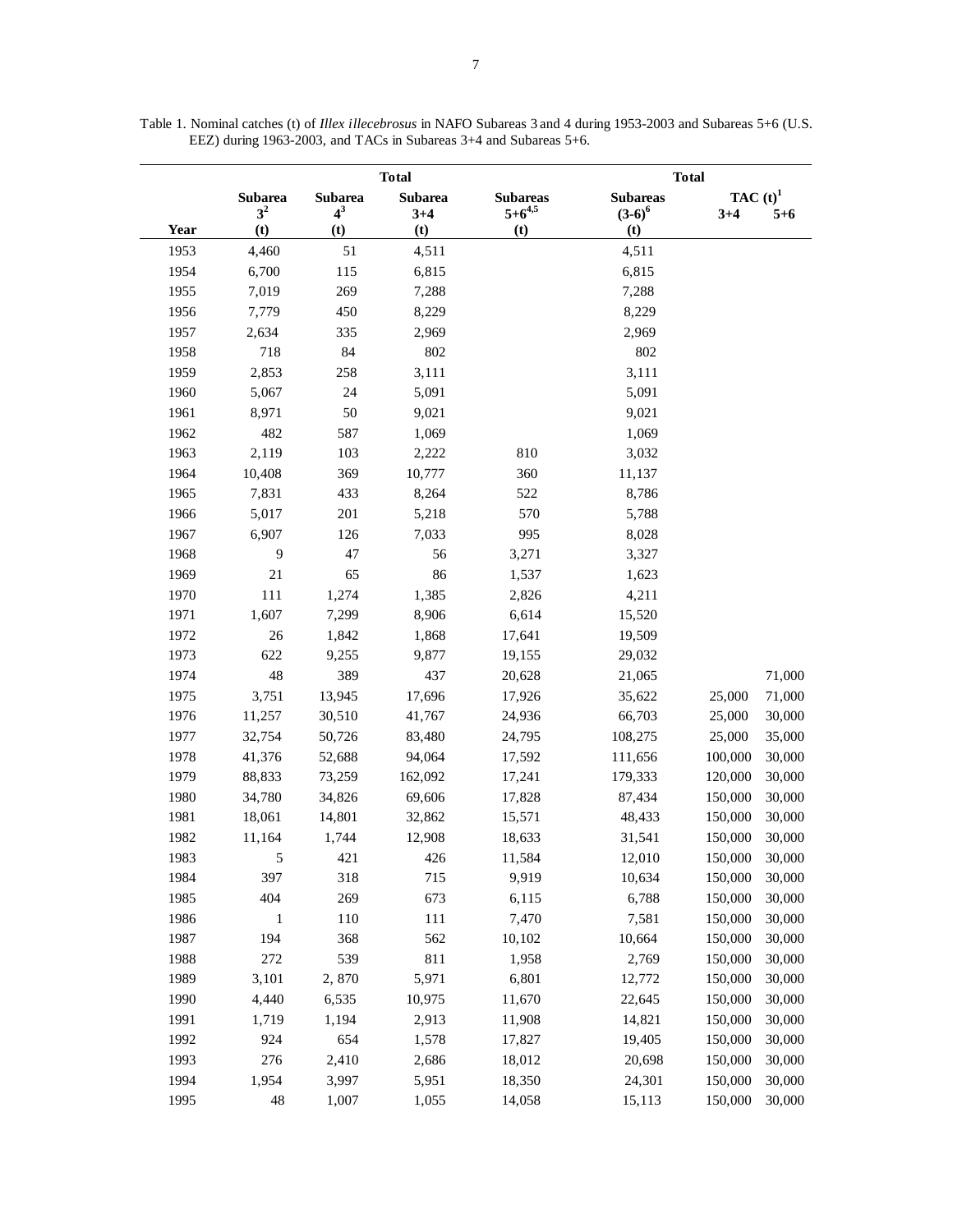|                 | <b>Total</b>                     |                         |                           |                                  | <b>Total</b>                 |                      |         |  |
|-----------------|----------------------------------|-------------------------|---------------------------|----------------------------------|------------------------------|----------------------|---------|--|
|                 | <b>Subarea</b><br>3 <sup>2</sup> | <b>Subarea</b><br>$4^3$ | <b>Subarea</b><br>$3 + 4$ | <b>Subareas</b><br>$5 + 6^{4,5}$ | <b>Subareas</b><br>$(3-6)^6$ | TAC $(t)^1$<br>$3+4$ | $5 + 6$ |  |
| 1996            | 8,285                            | 457                     | 8,742                     | 16,969                           | 25,711                       | 150,000              | 21,000  |  |
| Year            | (t)                              | (t)                     | (t)                       | (t)                              | (t)                          |                      |         |  |
| 1997            | 12,748                           | 2,866                   | 15,614                    | 13,629                           | 29,243                       | 150,000              | 19,000  |  |
| 1998            | 815                              | 1,087                   | 1,902                     | 23,597                           | 25,499                       | 150,000              | 19,000  |  |
| 1999            | 19                               | 286                     | 305                       | 7,388                            | 7,693                        | 75,000               | 19,000  |  |
| 2000            | 328                              | 38                      | 366                       | 9,011                            | 9,377                        | 34,000               | 24,000  |  |
| 2001            | 23                               | 34                      | 57                        | 3,939                            | 3,996                        | 34,000               | 24,000  |  |
| 2002            | 228                              | 30                      | 258                       | 2,750                            | 3,008                        | 34,000               | 24,000  |  |
| 2003            | 1,084                            | 44                      | 1,128                     | 6,389                            | 7,517                        | 34,000               | 24,000  |  |
| <b>AVERAGES</b> |                                  |                         |                           |                                  |                              |                      |         |  |
| 1976-1981       | 37,844                           | 42,802                  | 80,645                    | 19,661                           | 100,306                      |                      |         |  |
| 1982-1986       | 2,028                            | 538                     | 2,566                     | 10,637                           | 13,203                       |                      |         |  |
| 1987-1991       | 1,945                            | 2,301                   | 4,246                     | 8,488                            | 12,734                       |                      |         |  |
| 1992-1996       | 2,297                            | 1,705                   | 4,002                     | 17,043                           | 21,046                       |                      |         |  |
| 1997-2002       | 2,357                            | 724                     | 3,081                     | 10,064                           | 13,145                       |                      |         |  |
| 1982-2002       | 2,254                            | 1,297                   | 3,551                     | 11,512                           | 15,063                       |                      |         |  |

<sup>1</sup>TACs during 1974 and 1975 for Subareas 5+6 include *Loligo pealeii* and, during 1975-1977, countries without allocations were permitted to land 3,000 t in Subareas 3+4

<sup>2</sup> SA 3 catches include a small amount from Subarea 2

<sup>3</sup> SA 4 catches during 1987-2003 were updated based on catches in the Canadian Observer and ZIF Databases

4 Subareas 5+6 catches during 1963-1978 were not reported by species and are proration-based estimates by Lange and Sissenwine (1980)

5 Subareas 5+6 catches during 1994-2003 are provisional

6 Catches during 2003 are provisional for all Subareas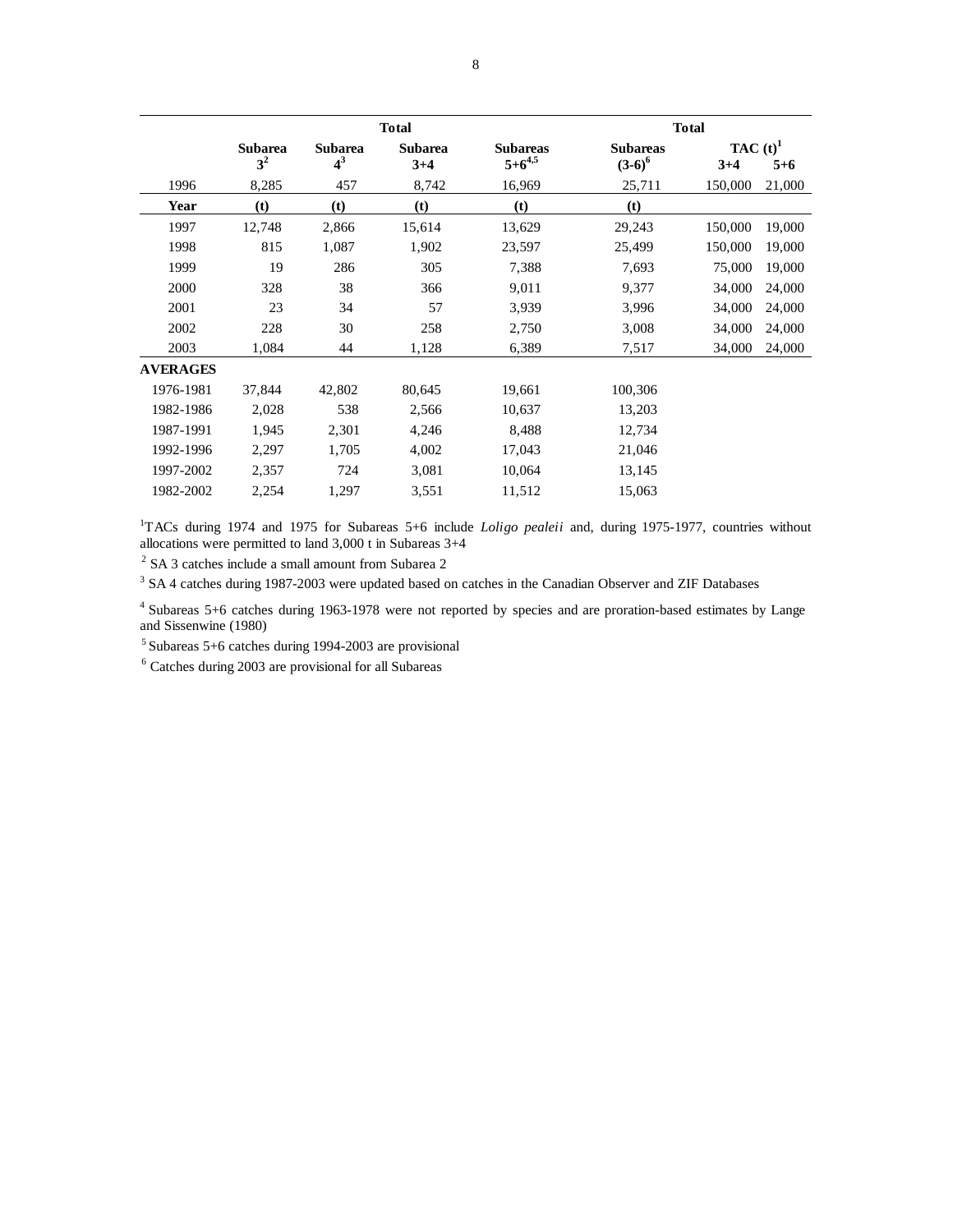|           | Subareas 5+6 |          | Div. 4VWX    |          | Div. $4T1$   |          |  |
|-----------|--------------|----------|--------------|----------|--------------|----------|--|
| Year      | (number/tow) | (kg/tow) | (number/tow) | (kg/tow) | (number/tow) | (kg/tow) |  |
|           |              |          |              |          |              |          |  |
| 1967      | 1.6          | $0.2\,$  |              |          |              |          |  |
| 1968      | 1.6          | 0.3      |              |          |              |          |  |
| 1969      | $0.6\,$      | $0.1\,$  |              |          |              |          |  |
| 1970      | $2.3\,$      | 0.3      | 5.6          | 0.4      |              |          |  |
| 1971      | $1.7\,$      | 0.3      | 28.5         | 2.8      | 0.72         | 0.20     |  |
| 1972      | $2.2\,$      | 0.3      | 6.6          | $0.7\,$  | 0.05         | $0.02\,$ |  |
| 1973      | 1.5          | $0.4\,$  | 10.9         | 1.5      | 0.08         | 0.03     |  |
| 1974      | $2.8\,$      | 0.4      | 13.4         | 1.8      | $0.06\,$     | $0.02\,$ |  |
| 1975      | 8.7          | 1.4      | 44.8         | 5.0      | 2.47         | 0.54     |  |
| 1976      | 20.6         | $7.0\,$  | 231.2        | 42.7     | 30.77        | 8.29     |  |
| 1977      | 12.6         | 3.7      | 50.9         | 9.5      | 25.74        | 7.62     |  |
| 1978      | 19.3         | 4.5      | 16.4         | 2.3      | 52.83        | 15.04    |  |
| 1979      | 19.4         | 6.1      | 91.4         | 14.2     | 28.47        | 8.19     |  |
| 1980      | 13.8         | 3.3      | 23.3         | 2.2      | 18.05        | 4.61     |  |
| 1981      | 27.1         | 9.3      | 35.5         | 4.9      | 5.76         | 1.70     |  |
| 1982      | 3.9          | $0.6\,$  | 26.0         | $2.1\,$  | 0.39         | 0.13     |  |
| 1983      | 1.7          | $0.2\,$  | 76.9         | $2.1\,$  | 0.09         | 0.02     |  |
| 1984      | 4.5          | 0.5      | 14.1         | 1.5      | 0.04         | $0.02\,$ |  |
| 1985      | 2.4          | $0.4\,$  | 80.2         | 2.7      | 0.32         | 0.12     |  |
| 1986      | $2.1\,$      | 0.3      | 7.7          | 0.4      | 0.12         | $0.01\,$ |  |
| 1987      | 15.8         | $1.5$    | 4.9          | 0.4      | 0.22         | 0.05     |  |
| 1988      | 23.2         | $3.0\,$  | 47.3         | $2.7\,$  | 1.33         | 0.42     |  |
| 1989      | 22.4         | 3.3      | 26.3         | 2.7      | 0.97         | 0.24     |  |
| 1990      | 16.6         | 2.4      | 40.6         | 4.8      | 1.37         | 0.29     |  |
| 1991      | 5.2          | $0.7\,$  | 27.1         | $1.8\,$  | 0.17         | 0.03     |  |
| 1992      | 8.2          | $0.8\,$  | 121.7        | 7.3      | 0.65         | $0.11\,$ |  |
| 1993      | 10.4         | 1.6      | 79.0         | 5.4      | 0.83         | 0.13     |  |
| 1994      | 6.8          | 0.9      | 45.3         | 4.2      | 0.79         | $0.18\,$ |  |
| 1995      | $8.0\,$      | 0.7      | 33.9         | 2.4      | 0.32         | 0.03     |  |
| 1996      | 10.8         | 0.9      | 11.9         | 0.9      | 1.09         | 0.19     |  |
| 1997      | 5.8          | $0.5\,$  | 52.0         | 4.8      | 0.89         | 0.14     |  |
| 1998      | 14.6         | 1.4      | $10.0\,$     | 0.9      | 1.34         | 0.30     |  |
| 1999      | $1.4\,$      | $0.2\,$  | 16.7         | $2.0\,$  | 0.47         | 0.11     |  |
| 2000      | 7.4          | 0.7      | 4.0          | $0.1\,$  | 0.27         | 0.03     |  |
| 2001      | 4.5          | 0.3      | 4.1          | 0.3      | $0.08\,$     | $0.01\,$ |  |
| $2002\,$  | 6.4          | 0.4      | 13.0         | 1.1      | 0.11         | $0.02\,$ |  |
| 2003      | 28.5         | 1.9      | 12.1         | 0.9      |              |          |  |
| Average   |              |          |              |          |              |          |  |
| 1982-2002 | 8.7          | $1.0\,$  | 35.3         | 2.4      | $0.56\,$     | $0.12\,$ |  |

Table 2. Indices of relative abundance (stratified mean number/tow) and biomass (stratified mean kg/tow) from research vessel bottom trawl surveys conducted in Subareas 5+6 (Sept-Oct, 1967-2003), Div. 4VWX (July, 1970-2003), and Div. 4T (Sept, 1971-2002).

<sup>1</sup> Indices not computed for 2003 due to lack of vessel conversion factor and reduced sampling intensity.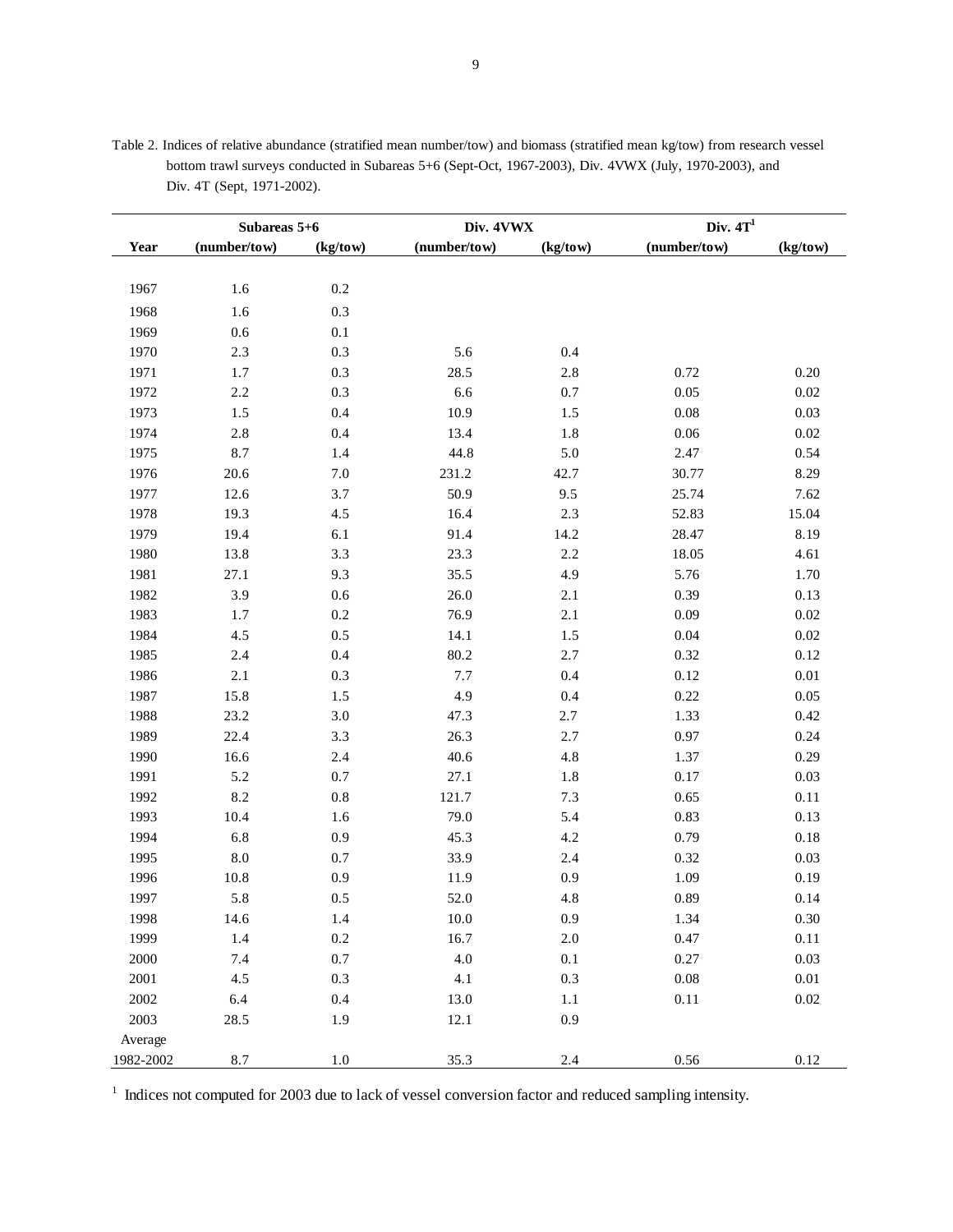|      | Div. 3M Survey <sup>1</sup>    |                      | Div. 2J+3KLNO Survey |          | Div. 3LNO+Subdiv. 3Ps Survey |          |
|------|--------------------------------|----------------------|----------------------|----------|------------------------------|----------|
| Year | July<br><b>Total Abundance</b> | <b>Total Biomass</b> | <b>Sept-Dec</b>      |          | <b>April-June</b>            |          |
|      | (900s of equid)                | (t)                  | (number/tow)         | (kg/tow) | (number/tow)                 | (kg/tow) |
| 1988 | 46                             | 5                    |                      |          |                              |          |
| 1989 | 86                             | 8                    |                      |          |                              |          |
| 1990 | 18,698                         | 1,647                |                      |          |                              |          |
| 1991 | 14,454                         | 1,159                |                      |          |                              |          |
| 1992 | 897                            | 66                   |                      |          |                              |          |
| 1993 | 27                             | 1                    |                      |          |                              |          |
| 1994 | 3,002                          | 211                  |                      |          |                              |          |
| 1995 | 57                             | 1                    | < 0.01               | < 0.01   | 0.04                         | < 0.01   |
| 1996 | 1,286                          | 87                   | 0.08                 | < 0.01   | 0.24                         | 0.04     |
| 1997 | 956                            | 64                   | 0.14                 | 0.01     | 0.30                         | 0.04     |
| 1998 | 1,178                          | 71                   | 0.84                 | 0.05     | 0.12                         | 0.02     |
| 1999 | 701                            | 18                   | 0.03                 | < 0.01   | 0.03                         | 0.01     |
| 2000 | 175                            | 3                    | < 0.01               | < 0.01   | 0.09                         | 0.01     |
| 2001 | 469                            | 7                    | < 0.01               | < 0.01   | 0.04                         | 0.01     |
| 2002 | 432                            | $\overline{7}$       | < 0.01               | < 0.01   | 0.25                         | 0.02     |
| 2003 |                                |                      | 0.48                 | 0.02     | 0.19                         | 0.03     |

Table 3. Indices of *Illex illecebrosus* relative abundance (stratified mean number/tow) and biomass (stratified mean kg/tow) from Canadian bottom trawl surveys conducted in Div. 2J+3KLNO (Sept-Dec) and in Div. 3LNO+Subdiv. 3Ps (April-June) during 1995-2003, and swept areas estimates of total biomass (tons) and abundance ('000s of squid) from EU bottom trawl surveys conducted in July in Div. 3M during 1988-2002.

<sup>1</sup> Indices not computed for 2003 due to lack of vessel conversion factor.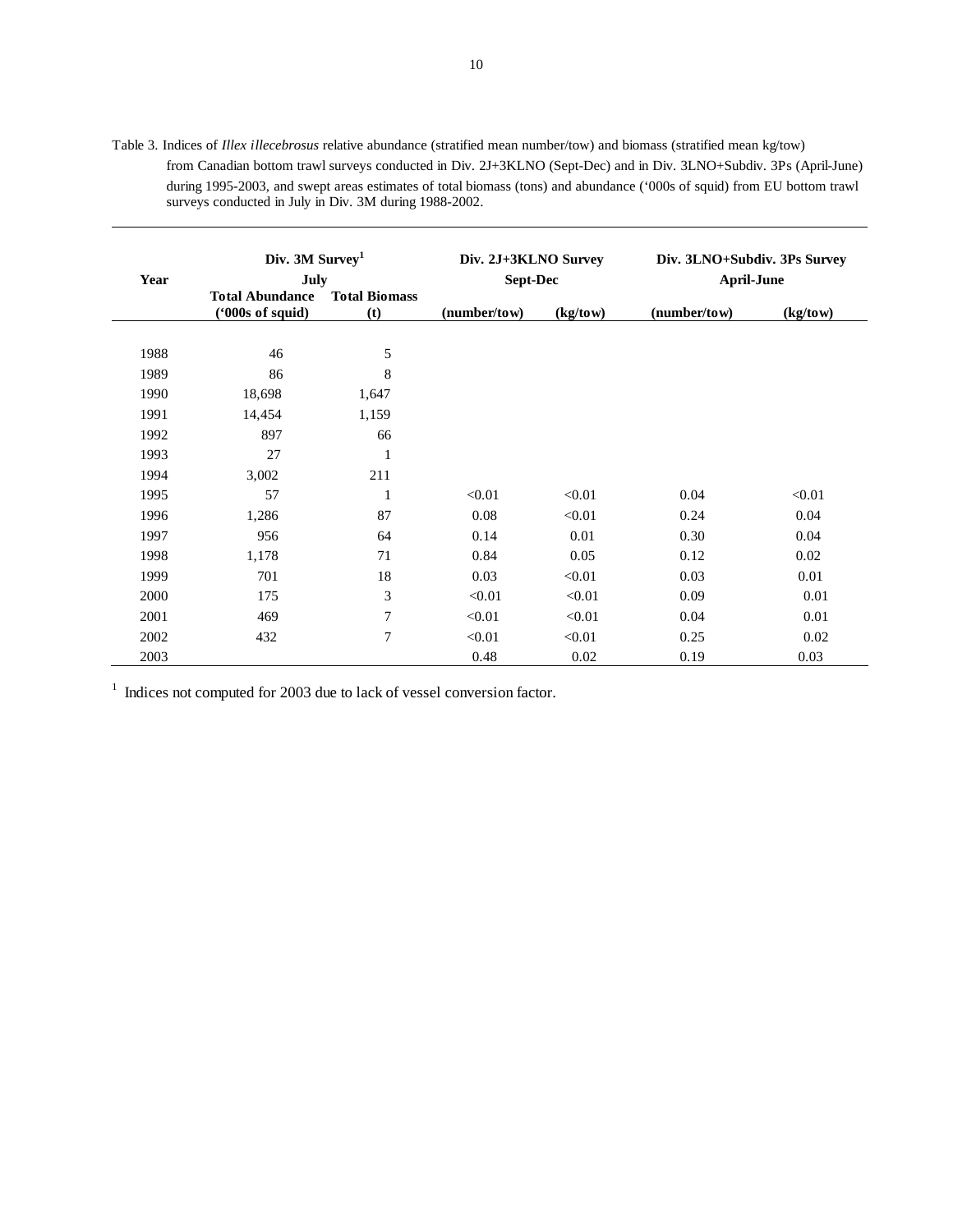| SA 3+4    |                |                       |                          |
|-----------|----------------|-----------------------|--------------------------|
|           | <b>Nominal</b> | Div. 4VWX July Survey |                          |
| Year      | Catch          | <b>Biomass Index</b>  | <b>Fishing Mortality</b> |
|           | (t)            | (kg/tow)              | <b>Indices</b>           |
|           |                |                       |                          |
| 1970      | 1,385          | 0.4                   | 0.35                     |
| 1971      | 8,906          | 2.8                   | 0.32                     |
| 1972      | 1,868          | 0.7                   | 0.27                     |
| 1973      | 9,877          | 1.5                   | 0.66                     |
| 1974      | 437            | 1.8                   | 0.02                     |
| 1975      | 17,696         | 5.0                   | 0.35                     |
| 1976      | 41,767         | 42.7                  | 0.10                     |
| 1977      | 83,480         | 9.5                   | 0.88                     |
| 1978      | 94,064         | 2.3                   | 4.09                     |
| 1979      | 162,092        | 14.2                  | 1.14                     |
| 1980      | 69,606         | 2.2                   | 3.16                     |
| 1981      | 32,862         | 4.9                   | 0.67                     |
| 1982      | 12,908         | 2.1                   | 0.61                     |
| 1983      | 426            | 2.1                   | 0.02                     |
| 1984      | 715            | 1.5                   | 0.05                     |
| 1985      | 673            | 2.7                   | 0.02                     |
| 1986      | 111            | 0.4                   | 0.03                     |
| 1987      | 562            | 0.4                   | 0.14                     |
| 1988      | 811            | 2.7                   | 0.03                     |
| 1989      | 5,971          | 2.7                   | 0.22                     |
| 1990      | 10,975         | 4.8                   | 0.23                     |
| 1991      | 2,913          | $1.8\,$               | 0.16                     |
| 1992      | 1,578          | 7.3                   | 0.02                     |
| 1993      | 2,686          | 5.4                   | 0.05                     |
| 1994      | 5,951          | 4.2                   | 0.14                     |
| 1995      | 1,055          | 2.4                   | 0.04                     |
| 1996      | 8,742          | 0.9                   | 0.97                     |
| 1997      | 15,614         | 4.8                   | 0.33                     |
| 1998      | 1,902          | 0.9                   | 0.20                     |
| 1999      | 305            | $2.0\,$               | $0.02\,$                 |
| 2000      | 366            | 0.1                   | 0.37                     |
| 2001      | 57             | 0.3                   | 0.02                     |
| 2002      | 258            | $1.1\,$               | $0.02\,$                 |
| 2003      | 662            | 0.9                   | 0.07                     |
|           |                |                       |                          |
| Average   |                |                       |                          |
| 1976-1981 | 80,645         | 12.6                  | 1.67                     |
| 1982-2002 | 3,551          | 2.4                   | $0.18\,$                 |

Table 4. Fishing mortality indices (SA 3+4 nominal catch/Div. 4VWX July survey biomass index) of northern shortfin squid (*Illex illecebrosus*) in Subareas 3+4 during 1970-2003. Fishing mortality indices were divided by 10,000 to scale the values.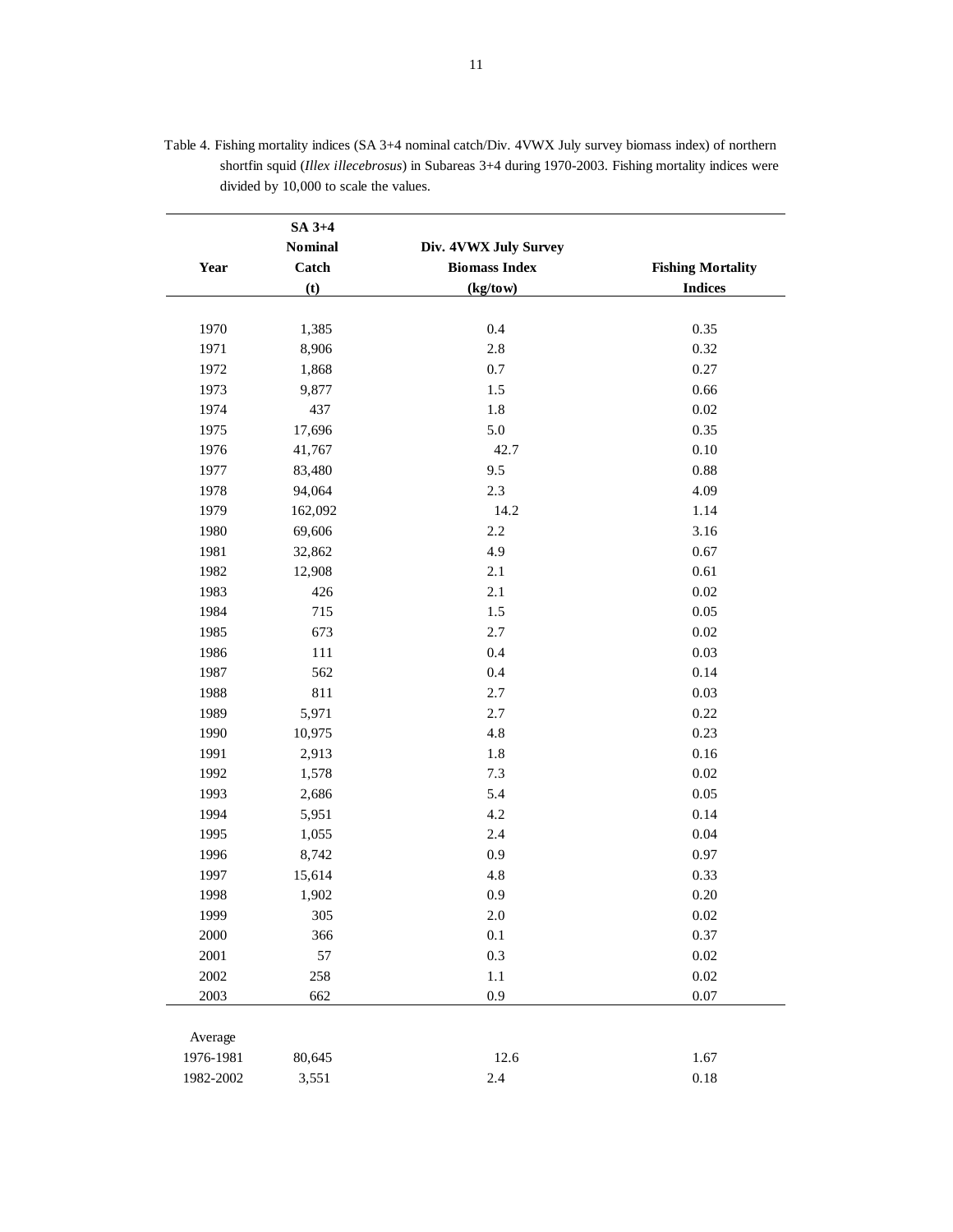

Fig. 1.Nominal catches ('000 t) of *Illex illecebrosus* and TACs in Subareas 3 and 4 during 1953-2003, and Subareas 5+6 during 1963-2003 (top) and nominal catches in Subarea 3 and Subarea 4 during 1982-2003 (bottom).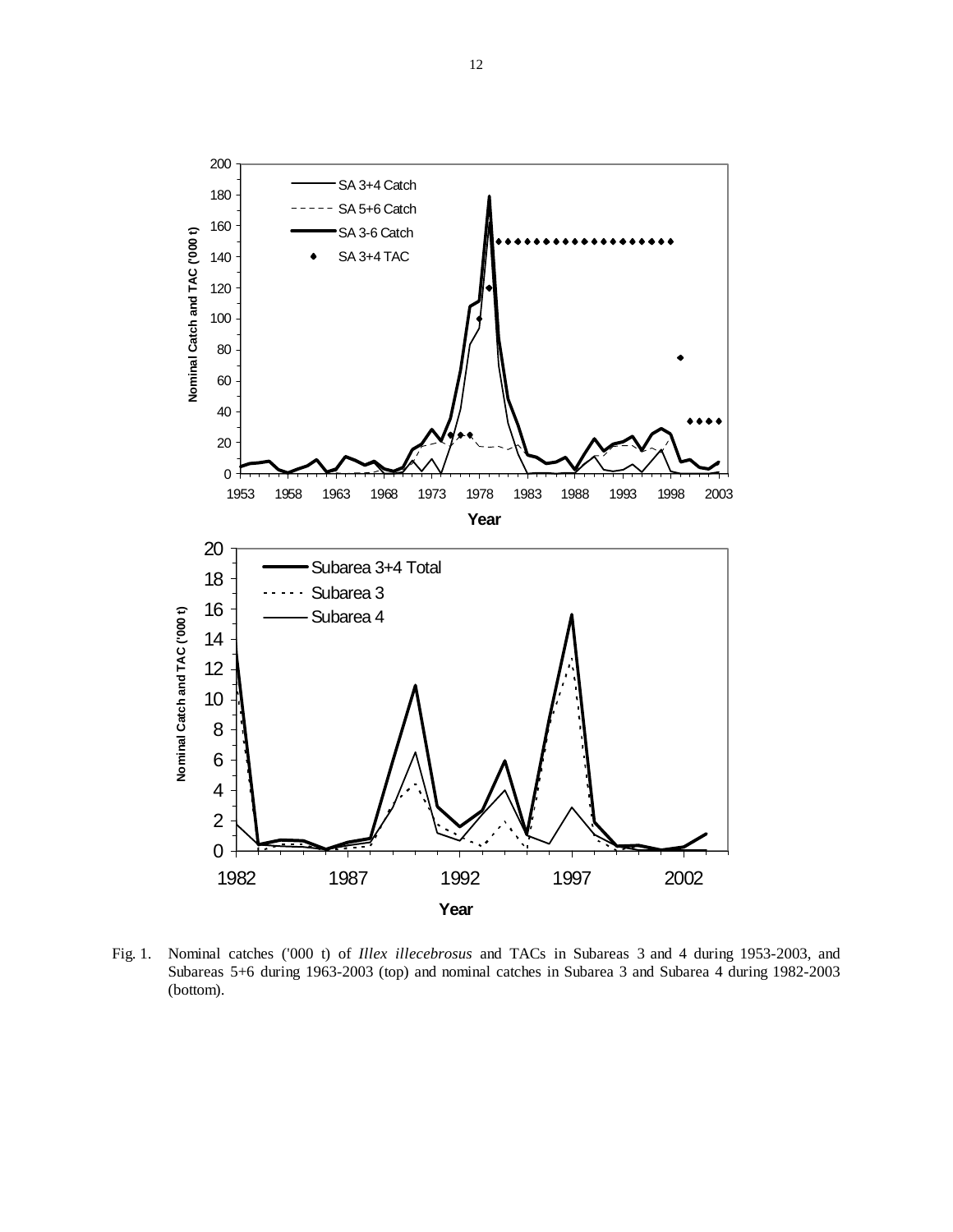

Fig. 2. *Illex illecebrosus* relative abundance (stratified mean number/tow) (top) and biomass indices (stratified mean kg/tow) (bottom) from the Canadian Div. 4VWX (July, 1970-2003) and Div. 4T surveys (September, 1971-2002), and the U.S. surveys in Subareas 5+6 (September-October, 1967-2003).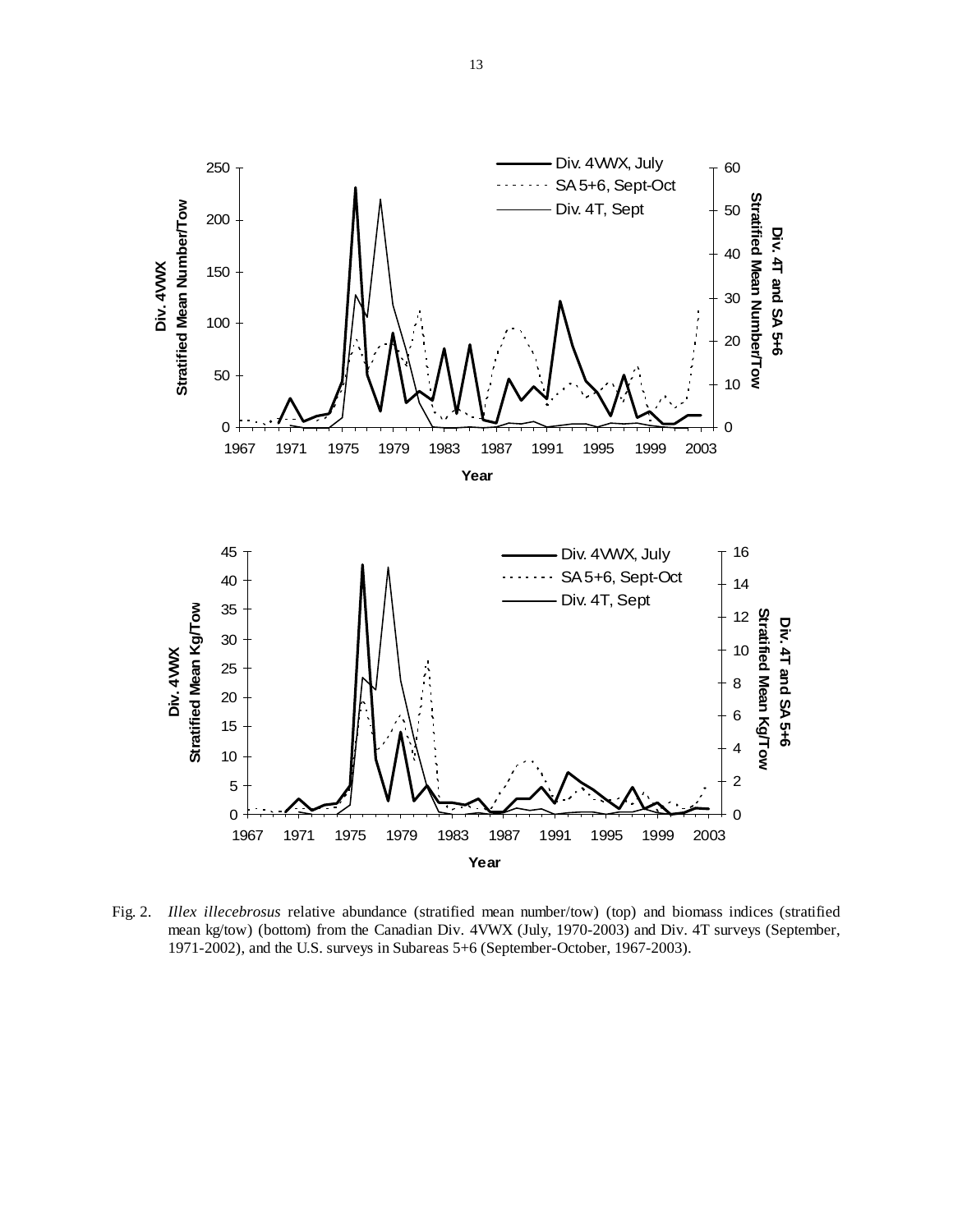

Fig. 3. Abundance indices (stratified mean number/tow) of *Illex illecebrosus*, during July of 1988-2003, in the Canadian bottom trawl surveys in Div. 4VWX (July) and the EU bottom trawl survey in Div. 3M (absolute abundance, '000 squid) (top) and the Canadian surveys in 3LNOPs (April-June) (bottom).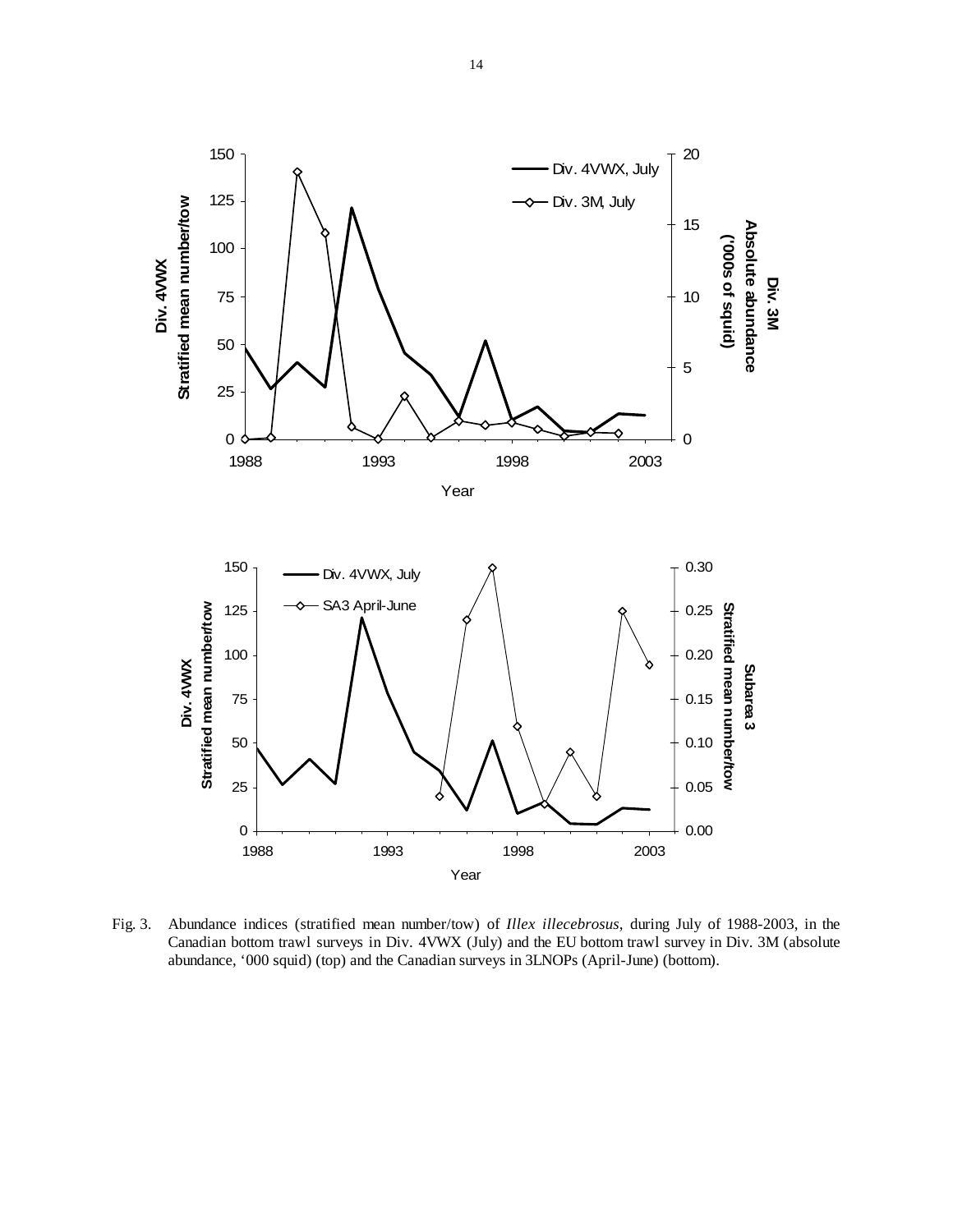

Fig. 4. *Illex illecebrosus* indices of relative abundance (stratified mean number/tow) (top) and biomass (stratified mean number/tow) (bottom), during autumn, from the Canadian bottom trawl survey in Div. 2J+3KLNO (1995-2003) and Div. 4T (1971-2002) and the U.S. bottom trawl surveys in Subareas 5+6 (1967-2003).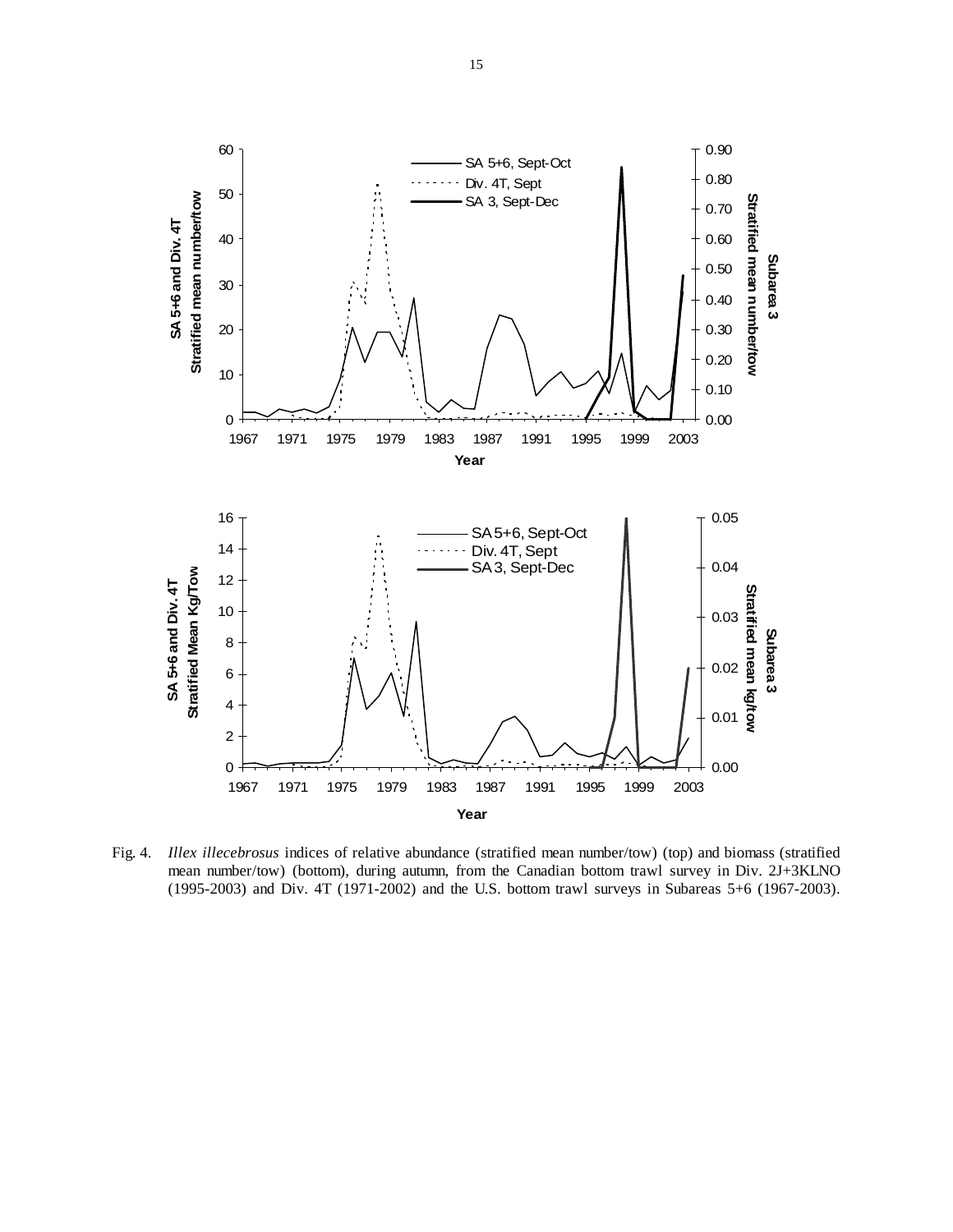

Fig. 5. Distribution of *Illex illecebrosus* during the 1981 NEFSC autumn bottom trawl survey. The 50, 100 and 200 m isobaths are shown.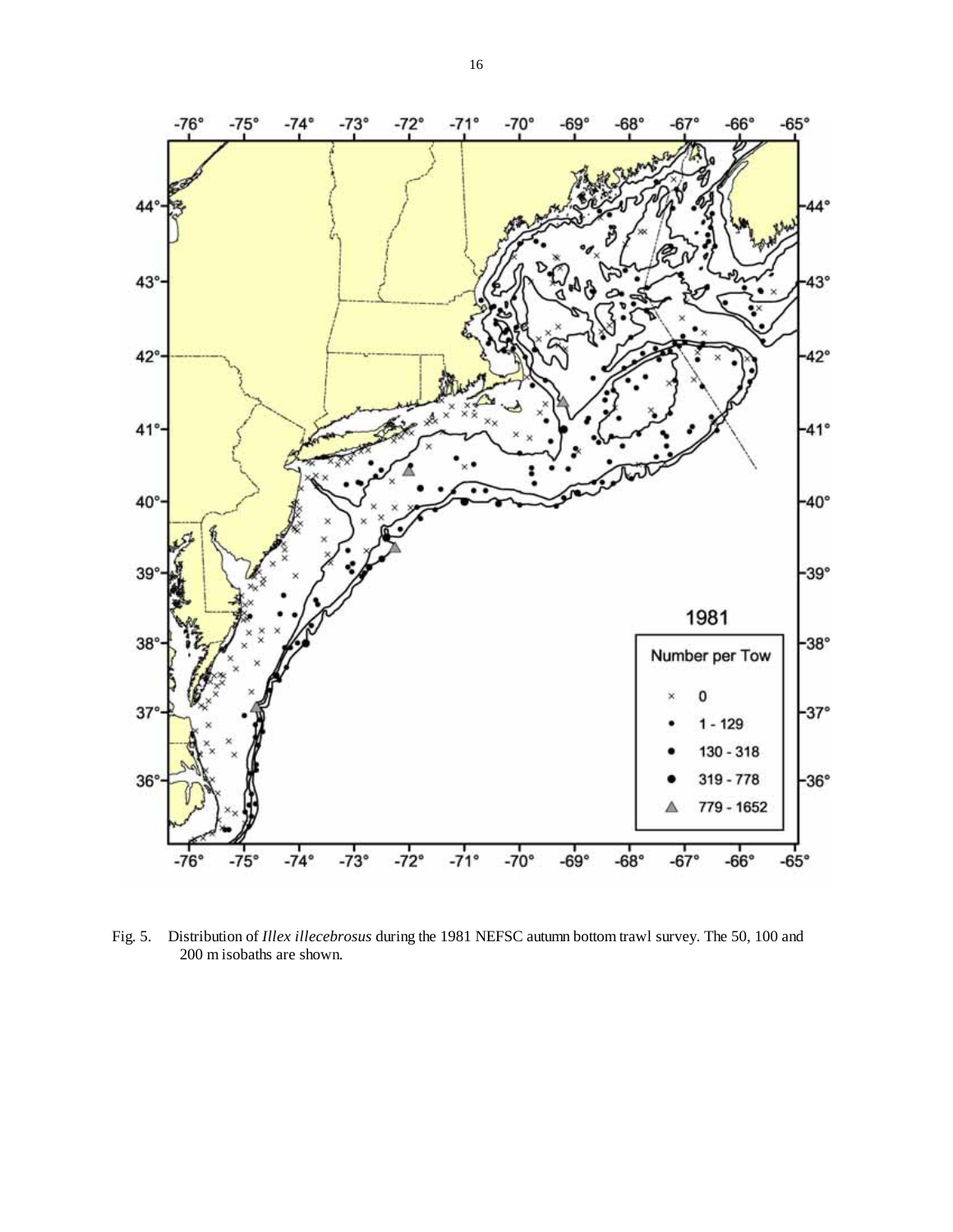

 Fig. 6. Distribution of *Illex illecebrosus* during the 2003 NEFSC autumn bottom trawl survey. The 50, 100 and 200 m isobaths are shown.